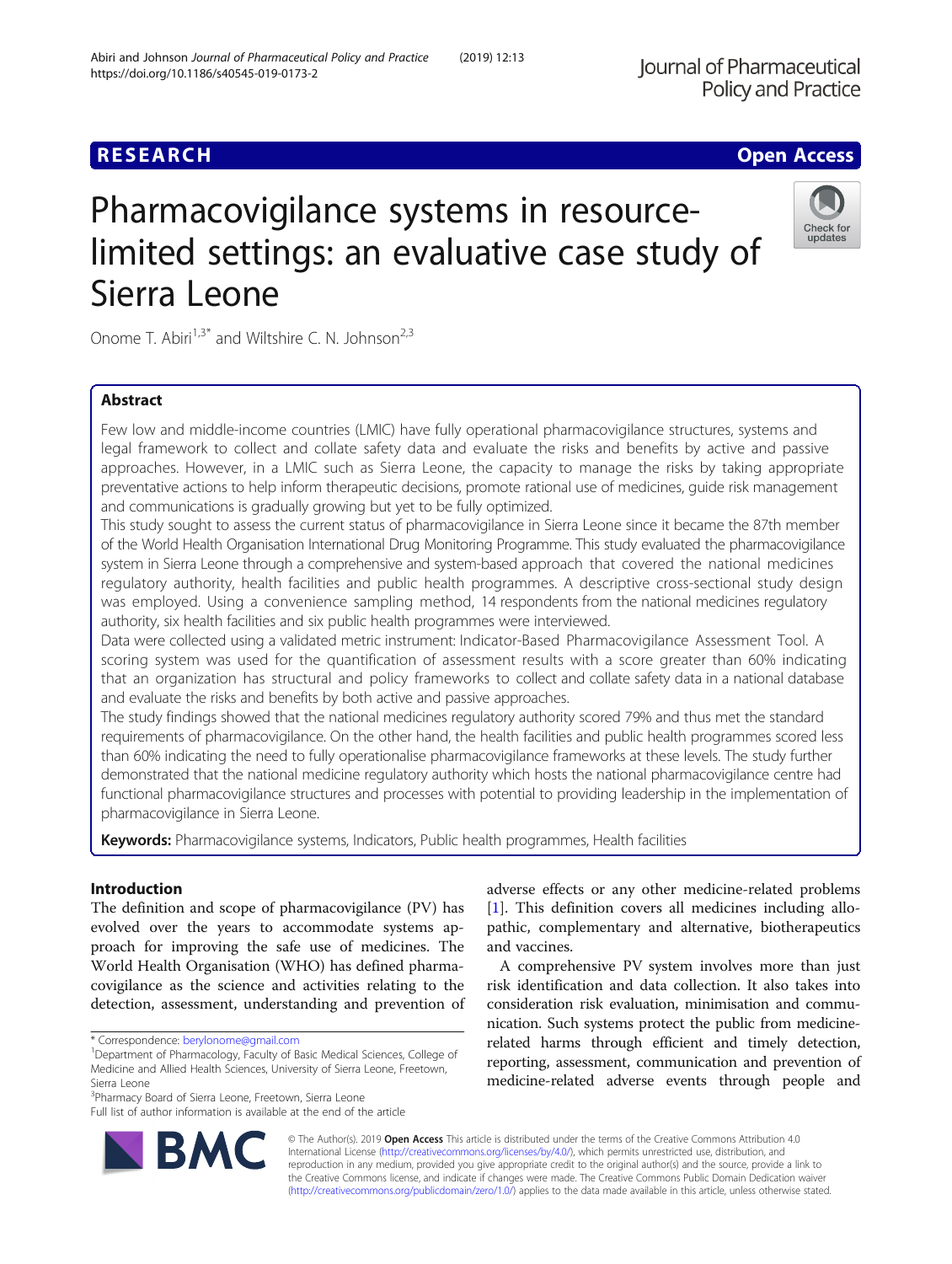structures that have the authority to take appropriate action [\[2](#page-7-0)].

Some local and international institutions are playing key roles in strengthening PV to guarantee medicines safety in resource-limited settings through funding mechanisms such as the US President's Emergency Plan for AIDS Relief (PEPFAR), Global Fund (GF) to fight AIDS, Tuberculosis and Malaria, the US President's Malaria Initiative (PMI) and Global Alliance for Vaccines and Immunisation (GAVI). Several technical agencies, like the WHO and its PV collaborating centres in Uppsala, Rabat, Lareb, Accra and India and the United States Pharmacopeia/Promoting the Quality of Medicines (USP/PQM) programme are also providing financial and capacity building support to build PV systems in settings were resources are scarce [[2\]](#page-7-0).

Funding support and initiatives by these international organisations in resource-limited countries such as Sierra Leone have resulted in increased access to medicines and vaccines for the management of public health diseases. The number of artemisinin-based combination therapy (ACT) courses procured for African countries for treatment of malaria increased from 11.2 million in 2005 to 158 million in 2009. Similarly, about four million people had access to antiretroviral therapy in sub-Saharan Africa (SSA) in 2009, compared to only 50,000 in 2002 [[3\]](#page-7-0). The Global Fund alone has committed US\$ 21.9 billion with 37% of funding allocated for health commodities [[4](#page-7-0)].

With increased access to newly introduced essential medicines and vaccines such as novel Ebola vaccine that would be introduced and deployed in Sierra Leone for the first time on a large scale, there is a greater need to monitor and promote their safety and effectiveness through an effective PV system. Despite extensive studies and usage of many medicines and vaccines in developed countries, their safety profiles may not be the same in other settings, given that the pattern, severity and incidence of adverse drug reaction (ADRs) may vary because of genetic and local environmental factors.

It is therefore critical that medicines continue to be monitored for safety and effectiveness as soon as they are introduced into the market under real-life conditions. For some medicines, problems will only occur in real-world situations following prolonged use, usage in specific sub-populations or in patients with various co-morbidities that are not endemic in developed countries where clinical studies were conducted and/or the products have been used [\[5](#page-7-0)].

The Pharmacy Board of Sierra Leone (PBSL) which is the National Medicines Regulatory Authority (NMRA), also houses the National Pharmacovigilance Centre in Sierra Leone. As a full member of the WHO International Drug Monitoring Programme, the PBSL promotes and supports PV in health facilities, public health programmes, universities and research institutions through the establishment of effective medicines monitoring system.

An effective PV system protects the public through efficient and prompt recognition, collection, recording and evaluation of adverse events and by communicating benefits and risks to corroborate therapeutic decision-making at different strata of the health care system. Few low and middle-income countries have fully operational PV structures, systems and legal frameworks to collect and collate safety data and evaluate the risks and benefits by both passive and active approaches. However, in countries such as Sierra Leone, the capacity to manage the risks by taking appropriate preventive actions to help inform therapeutic decisions, promote rational use of medicines and guide risk management and communication is gradually growing but yet to be fully optimised.

Of 46 SSA countries studied by the Strengthening Pharmacovigilance Systems (SPS) programme, 87% did not have a functional PV system, 59% did not have a national policy related to medicine safety, 70% lacked legislation to monitor adverse events, 26% did not have a national PV center, and 61% lacked a medicine safety advisory committee. Furthermore, 74% was reported to have spontaneous adverse event reporting systems, while less than 50% monitored product quality, medication errors, or treatment failures [[6\]](#page-7-0). A similar study conducted in five Asian countries namely Bangladesh, Cambodia, Nepal, Thailand and the Philippines indicated that amongst the 86 health facilities evaluated, less than 50% of them had a PV center or unit, or designated staff for PV-related activities within their facilities. Fifteen percent had Drug and Therapeutics Committee (DTCs) and 38% had Drug Information Services (DIS), while for the 19 Public Health Programmes (PHPs) assessed, 26% were reported to have dedicated funds available, 53% had Standard Operating Procedures (SOPs) and 58% had guidelines in place that addressed elements of PV [\[7](#page-7-0)].

Since no PV assessment has been done in Sierra Leone from the time it became the 87th member of the WHO International Drug Monitoring programme in 2008, this study therefore aimed to evaluate the current status of PV in Sierra Leone through a comprehensive and system-based approach that covered the PBSL, healthcare facilities and PHPs.

# Methods

#### Study setting

Sierra Leone is a country in West Africa that is bordered by Guinea to the northeast, Liberia to the southeast, and the Atlantic Ocean to the southwest. The country covers a total area of  $71,740 \text{ km}^2$  (27,699 sq. mile) and with an estimated population of 7 million  $[8]$  $[8]$ . Sierra Leone is divided into five administrative regions: the Northern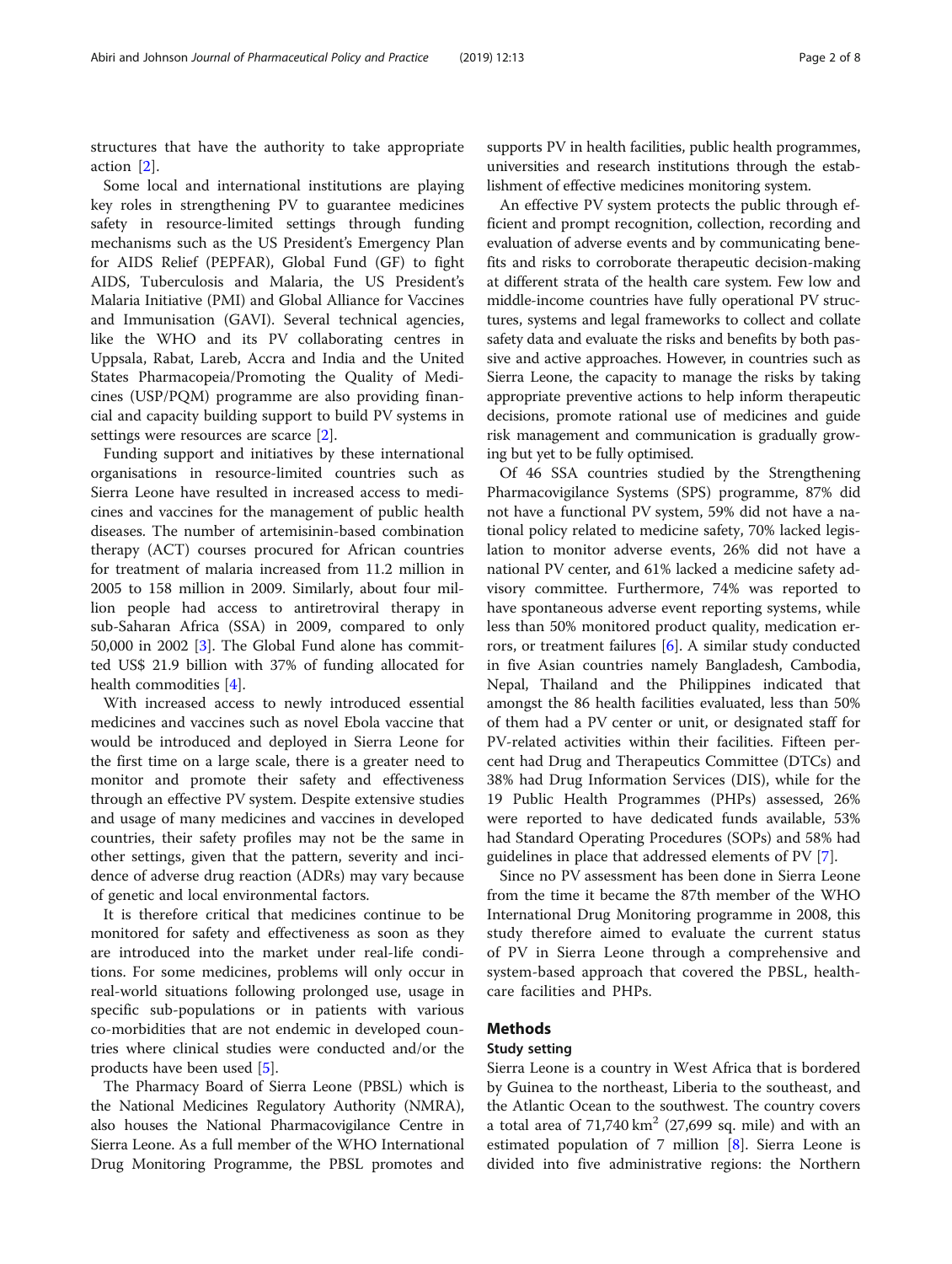Region, North-Western Region, Eastern Region, Southern Region and the Western Area; which are subdivided into 16 districts. The national public health system of Sierra Leone consists of 986 peripheral health units, 53 secondary health facilities and a teaching hospital complex that consist of six tertiary referral teaching hospitals (8). The ratios of physician and pharmacist to patient population is 2:50,000 and 1: 50,000 respectively [[9,](#page-7-0) [10\]](#page-7-0).

# Study design and sampling

This was a descriptive cross-sectional study that was conducted in Sierra Leone from April to September 2016. Fourteen respondents recruited by convenience sampling method from the PBSL, six health facilities and six PHPs were interviewed. The study participants consisted of two pharmacists from PBSL, three pharmacists and three medical doctors from the health facilities and six pharmacists from the PHPs. Study participants were recruited from the following institutions:

- The PBSL
- Six health facilities

○Three teaching hospitals located in the capital city, Freetown:

- Connaught Teaching Hospital (CTH)
- Ola During Children Hospital (ODCH)
- Princess Christian Maternity Hospital (PCMH)

○Three regional referral hospitals located in the

southern, eastern and northern regions respectively): ▪ Bo government hospital (BoGH)

- Kenema government hospital (KeGH)
- Makeni government hospital (MaGH)
- Six Public Health Programmes (PHPs):
	- ○The National Malaria Control Programme (NMCP) ○National Tuberculosis and Leprosy Control Programme (NLTCP)
	- ○The HIV/AIDS Control Programme (HIV/AIDS)
	- ○The Reproductive and Child Health Programme (RCH)
	- ○The Expanded Programme on Immunisation (EPI) ○The Neglected Tropical Disease Control Programme (NTDCP)

# Data collection

# Data collection tool

The Indicator-based Pharmacovigilance Assessment Tool (IPAT) (2) was used for data collection. The tool was designed and validated by the Management Sciences for Health, a US-based not-for--profit organization through its strengthening of pharmaceutical systems programme specifically for the assessment of pharmacovigilance systems in developing countries.

IPAT has 43 indicators including 26 core and 17 supplementary indicators. These indicators cover five pharmacovigilance medicine safety monitoring components. The purpose of the tool is to enable the conduct of pharmacovigilance assessment through a series of questions focusing on structures, processes and impact of pharmacovigilance systems. The five areas of medicine safety monitoring covered are:

- 1. Policy, law and regulation (4 indicators, 1.1–1.4)
- 2. Systems, structures and stakeholder coordination (15 indicators, 2.1–2.15)
- 3. Signal generation and data management (6 indicators, 3.1–3.6)
- 4. Risk assessment and evaluation (8 indicators, 4.1–4.8)
- 5. Risk management and communication (10 indicators, 5.1–5.10)

# Data collection level

The first area (policy, law and regulation) represents data collected at the national level such as the NMRA. The other four areas are important for data collection for hospitals and public health programmes.

In this study, the indicators were classified according to their relevance to health system levels and where they could be collected:

- 39 indicators for NMRAs (1.1–1.4, 2.1–2.15, 3.1–3.6, 4.1–4.5, 5.1–5.7 and 5.9–5.10)
- 21 indicators for hospitals  $(2.1-2.5, 2.8-2.11, 2.13,$ 3.3–3.6, 4.1, 4.3–4.5, 5.1 and 5.3–5.4)
- 25 indicators for PHPs (1.1, 2.1–2.2, 2.4–2.5, 2.8–2.9, 2.13, 3.3–3.6, 4.1–4.8, 5.1–5.3, 5.7 and 5.9)

# Data collection process

Prior to data collection, the participants were requested to take part in the study through face to face contacts, emails and telephone calls. The respondents provided information with respect to the indicators on the IPAT tool administered to them through face-face interviews from April to June 2016. Relevant documents on PV were also collected from the respondents and reviewed by the investigators. These documents served as evidence in support of the interviews. For the NMRA, documents reviewed were National Medicines Policy 2012, Pharmacy and Drugs Act 2001, revised Pharmacy and Drugs Act 2012, 2015 annual report, 2015 regulatory and medicines information bulletins, pharmacovigilance guidelines. Documents reviewed from the health facilities included 2015 annual reports, job descriptions and SOPs of PV focal persons and treatment guidelines. The PHPs documents reviewed covered treatment guidelines, policies, SOPs and 2015 annual reports.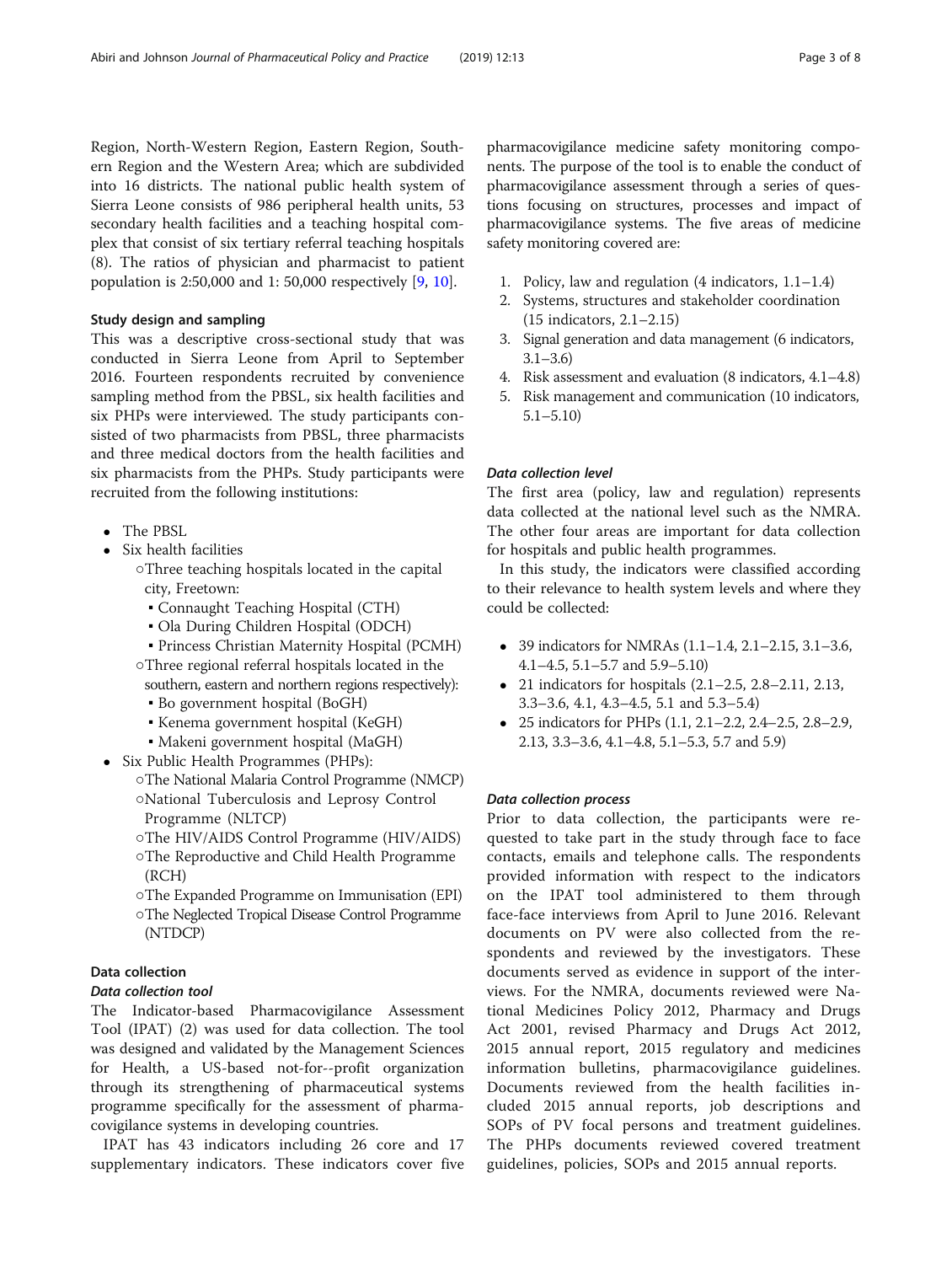# Data analysis

Analysis of data was quantitative and qualitative and Microsoft Excel (Microsoft Corporation, Redmond, WA, USA) was used to compute the scores. With respect to scoring of the indicators, a core indicator recorded as 'Yes' was allocated a score of 2; a supplementary indicator recorded as 'Yes' was allocated a score of 1; any core or supplementary indicator recorded as 'No' was given a score of 0. These numerical values assigned are in line with the IPAT tool scoring system. Recommended thresholds were indicated by the IPAT manual for the quantitative indicators, i.e. indicators with numbers and percentages (2.13, 4.4, 5.3, 5.4, 5.5, 5.6, 5.7 and 5.10), resulting in a total score of 52 for core indicators and 17 for the supplementary indicators. The score attained by the indicators was divided by the total score of all the indicators and multiplied by 100. If this value is greater than 60% for each component of health system level, the component is said to meet the standard PV requirements for that health system level (2, 6). Results were presented as tables and were used to compare performance of indicators with the same component.

# Ethical considerations

Authorisation to conduct the study was obtained from the relevant institutions where the study was done, that is, the Pharmacy Board of Sierra Leone, the PHPs and hospitals. The participants gave their consent to take part in the study before they were interviewed. Data were processed anonymously to ensure confidentiality.

# Results

Fourteen respondents from 13 institutions including two respondents from PBSL, six from health facilities and six from PHPs were interviewed. The sample size consisted of 11 pharmacists and 3 medical doctors.

## Pharmacovigilance performance of PBSL

Thirty-nine indicators (23 core and 16 supplementary) and (19 structure, 11 process and 9 outcome) were employed to assess the PBSL for a maximum score of 62 (Additional file [1](#page-6-0): Table S1. Result for the Pharmacy Board of Sierra Leone).

Pharmacy Board of Sierra Leone got an overall score of 79% (49/62). The performance by pharmacovigilance (PV) area is as follows (Table 1):

The findings of the study revealed that the required policy statements for policy, law, and regulation for PV in Sierra Leone was in place but no specific legislation for PV was available. The National Medicines Policy (NMP) recognized the need for PV and mandated PBSL with the responsibility for pharmacovigilance and clinical trial regulation [\[11](#page-7-0)].

Table 1 Pharmacovigilance performance of PBSL

| PV component                                         | Score (%)   | Target outcome |
|------------------------------------------------------|-------------|----------------|
| Policy, law and regulation                           | 33(2/6)     | Not achieved   |
| Systems, structures and<br>stakeholders coordination | 96 (25/26)  | Achieved       |
| Signal generation and management                     | 100 (12/12) | Achieved       |
| Risk assessment and evaluation                       | 43 (3/7)    | Not achieved   |
| Risk management and communication                    | 64 (7/11)   | Achieved       |
| Overall score                                        | 79 (49/62)  | Achieved       |

However, specific legal provision for the enforcement of PV is currently not available in Sierra Leone as the current Sierra Leone Pharmacy and Drugs Act 2001 does not include pharmacovigilance. The Pharmacy and Drugs Act also did not place responsibility on marketing authorisation holders (MAHs) for product stewardships with respect to mandatory reporting of all serious adverse events (SAEs) or suspected unexpected serious adverse reaction (SUSARs) to the NMRA and conduct of post-marketing surveillance activities (Table 2).

Consequently, the Pharmacy and Drugs Act has been revised by the NMRA and presented for ratification by the parliament. PBSL has also developed guidelines to implement a system of Qualified Person for Pharmacovigilance (QPPV) that will mandate and ensure that MAHs have functional pharmacovigilance systems in place so that they can assume responsibility and liability for their products in the market and to ensure that appropriate actions are taken when necessary [\[12](#page-7-0)].

#### Pharmacovigilance performance of health facilities

Twenty-two indicators (15 core and 7 supplementary) and (10 structure, 8 process and 4 outcome) were employed to assess the health facilities for a maximum score of 37 (Additional file [1:](#page-6-0) Table S2. Result for health facilities).

The overall scores for the health facilities were (Table [3](#page-4-0)):

# Pharmacovigilance performance of public health programmes (PHPs)

Twenty-five indicators (16 core and 9 supplementary) and (8 structure, 12 process and 5 outcome) were employed to assess the PHPs for a maximum score of

Table 2 Policy, law and regulation

| Policy, law and regulation                                                    | Document Availability |
|-------------------------------------------------------------------------------|-----------------------|
| PV policy                                                                     | Available             |
| PV legislation                                                                | Not available         |
| Legal provision for MAHs to report ADRs                                       | Not available         |
| Legal provision for MAHs to conduct<br>post-marketing surveillance activities | Not available         |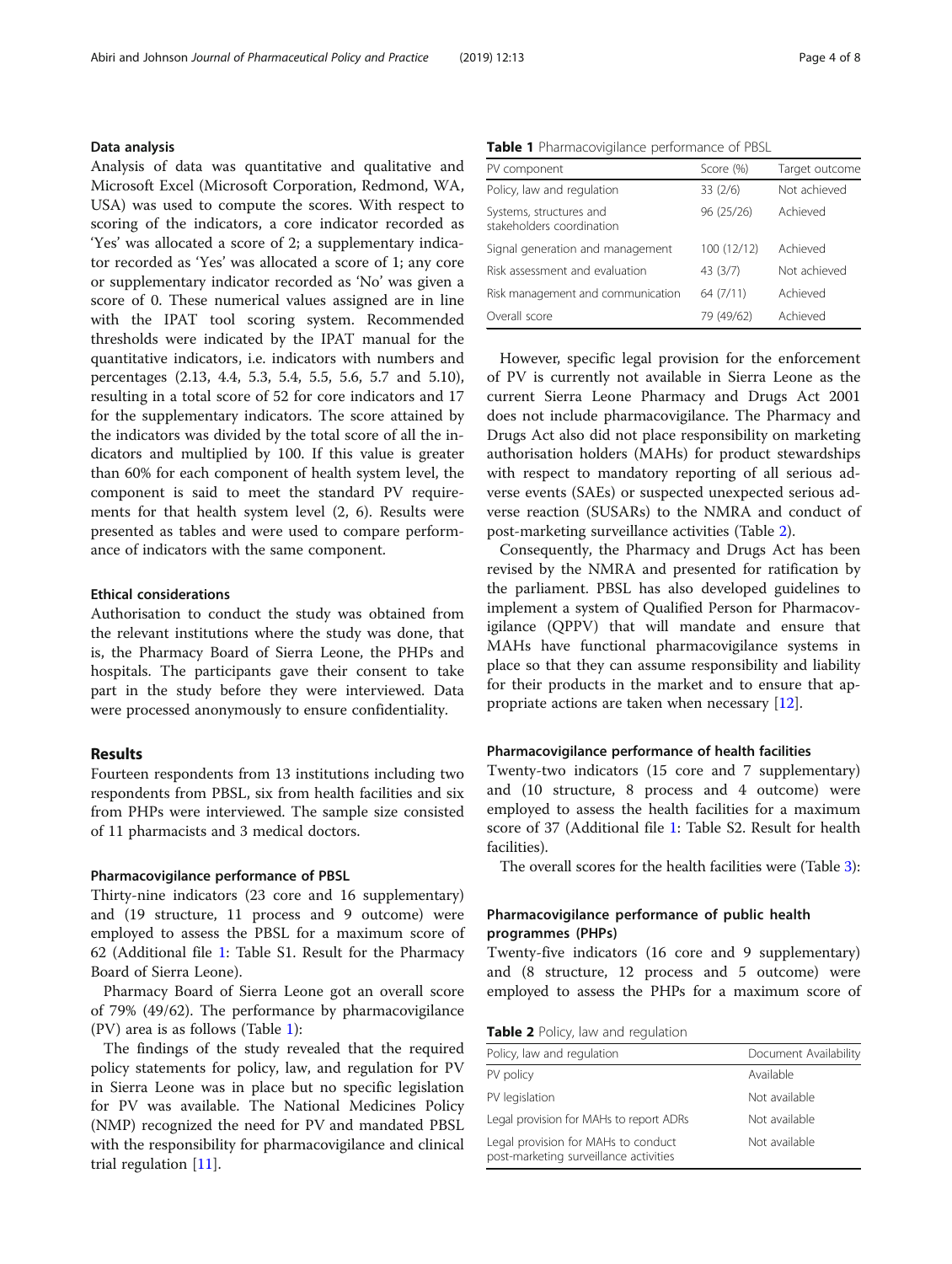<span id="page-4-0"></span>Table 3 Pharmacovigilance performance health facilities

| Health facilities                     | Score (%)  | Target outcome |
|---------------------------------------|------------|----------------|
| Connaught Teaching Hospital           | 51 (19/37) | Not achieved   |
| Princess Christian Maternity Hospital | 51 (19/37) | Not achieved   |
| Ola During Children Hospital          | 22(8/37)   | Not achieved   |
| Bo Government Hospital                | 54 (20/37) | Not achieved   |
| Kenema Government Hospital            | 54 (20/37) | Not achieved   |
| Makeni Government Hospital            | 54 (20/37) | Not achieved   |

41 (Additional file [1:](#page-6-0) Table S3. Results for the public health programmes).

The overall scores for the PHPs were (Table 4):

Of the PHPs assessed, only 2 of 6 (33%) i.e. neglected diseases and immunisation programmes reported having a policy document containing essential statements on PV.

## Discussion

The national PV centre of the NMRA, Pharmacy Board of Sierra Leone scored 79% and met the standard requirements of PV by scoring greater than 60% while none of the health facilities and PHPs satisfied these criteria.

The lack of relevant PV legislations and regulations in Sierra Leone reflects fundamental limitation for enforcing medicine safety monitoring. This omission limits the capacity PBSL to mandate post-marketing safety commitments of the MAHs. Existence of a legislation, guidelines and policies having relevant statements on PV shows that a country has demonstrated high-level commitment to improve medicine safety and hence provide direction to enhance the system. The existence of legislations and regulations also support a strong legal foundation that ensures conformity by relevant stakeholders.

A similar study done in sub-Saharan Africa (SSA) that included 46 countries, showed that 19 countries (41%) have a national policy related to PV; 14 countries (30%) provided a legal mandate to monitor medicine-related adverse events. Only 13 countries (28%) have legal

Table 4 Pharmacovigilance performance of public health programmes

| piuuriiniitu                                           |            |                |  |  |
|--------------------------------------------------------|------------|----------------|--|--|
| Public health programmes                               | Score (%)  | Target outcome |  |  |
| National Malaria Control Programme                     | 54 (22/41) | Not achieved   |  |  |
| Neglected Tropical Diseases<br>Control Programme       | 51 (21/41) | Not achieved   |  |  |
| Expanded Programme on Immunisation                     | 44 (18/41) | Not achieved   |  |  |
| HIV/AIDS Control Programme                             | 37 (15/41) | Not achieved   |  |  |
| National Leprosy and Tuberculosis<br>Control Programme | 39 (16/41) | Not achieved   |  |  |
| Reproductive and Child Health<br>Programme             | 34 (14/41) | Not achieved   |  |  |

provisions that require MAHs to report all serious ADRs to the NMRA and eight countries (17%) require MAHs to conduct post-marketing surveillance activities [[6\]](#page-7-0).

Systems, structures, and stakeholder coordination have grown over the years with respect to PV in Sierra Leone. Sierra Leone has established basic structures for conducting PV activities, including a PV centre with clear mandate, defined roles and responsibilities, formal organizational structure, designated persons for pharmacovigilance, functional information and communication technology infrastructure, a national PV guideline, a medicine safety advisory committee and collaboration with the Uppsala Monitoring Centre (UMC) which is the World Health Organisation (WHO) Collaborating Center for International Drug Monitoring in Uppsala, Sweden. Through this collaboration, Sierra Leone became the 87th member of the WHO programme in 2008.

However, across the health facilities and public health programmes, lack of a dedicated budget for PV, pharmacovigilance training for health care workers, standard operating procedures (SOPs) and guidelines for PV-related activities, drug information services (DIS) and drug and therapeutics committees (DTCs) performing PV-related activities was reported. Kabore and colleagues also published results compatible to this study [\[13\]](#page-7-0).

The development of sustainable PV systems and their optimal functioning are critical for effective medicines safety monitoring. Some of the factors required for a sustainable PV system include political will, financial support from government and partners; and also, strong collaborations and cooperation of health care professionals and health institutions.

Structures, systems and roles provide a foundational basis for organised and systematic operationalisation of PV activities. This will enable effective and efficient use of staff, skills, and tools. The implications of the lack of PV guidelines in health facilities and PHPs can lead to the inability to map and streamline stakeholders' contributions to PV. This paucity has also contributed to the poor functioning of PV structures and systems within the health facilities and PHPs in relation to implementing and advancing PV activities. The development and implementation of comprehensive guidelines and SOPs will serve as a basis for structured and coordinated PV activities and optimum performance by various stakeholders. The lack of dedicated PV budget, procedures and training in pharmacovigilance for healthcare professionals indicates the inability and lack of capacity to consistently address PV issues. Where there are no proper structures, systems, and clear roles and responsibilities, there will be no fundamental basis for organised and systematic operationalisation of pharmacovigilance activities.

For signal generation and data management, the national PV centre has ADR reporting forms for consumer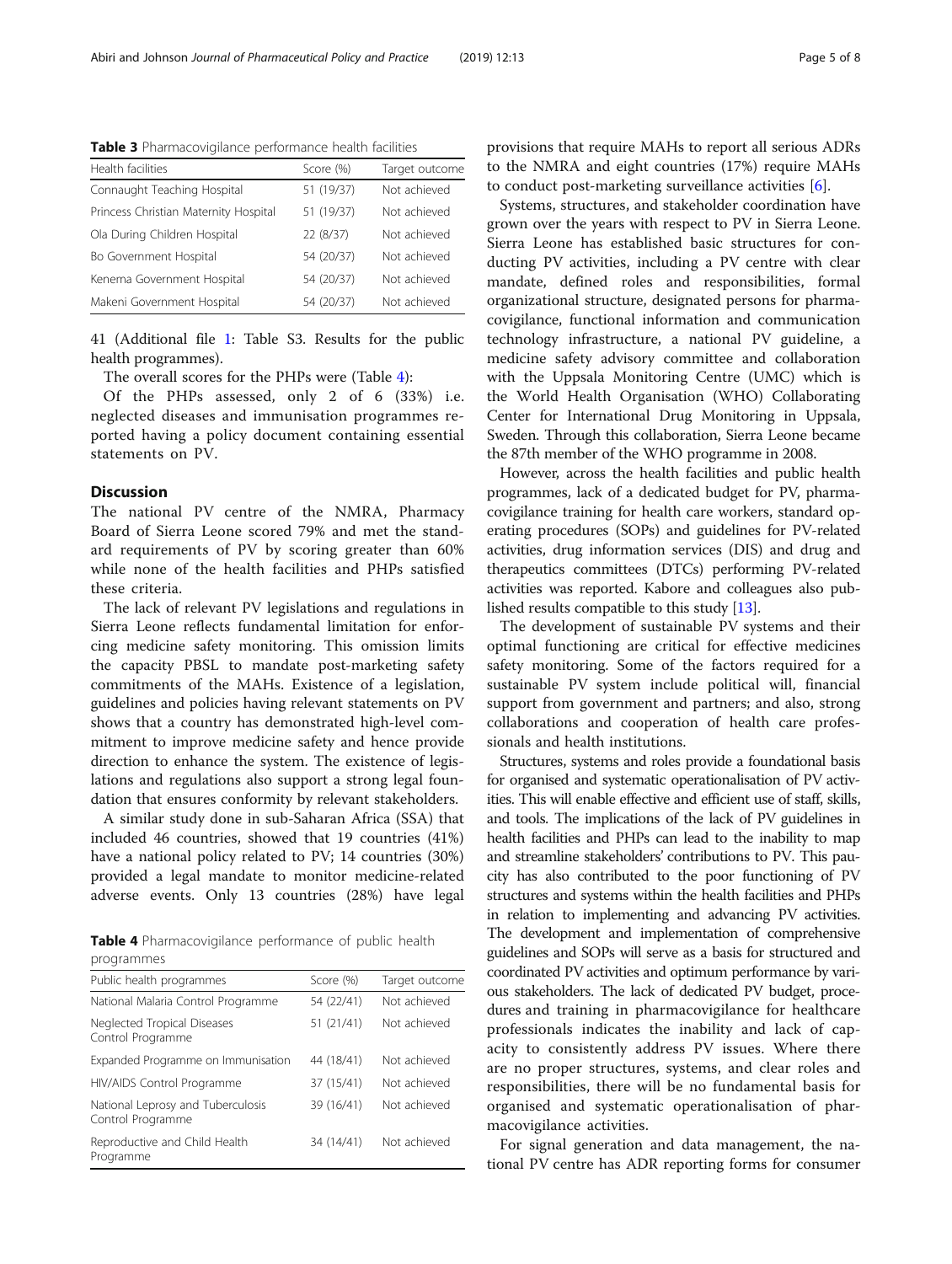reporting, mass medicines administration campaigns and health care professionals. The spontaneous reporting system covers the full scope of PV, including product quality, medication errors, and treatment failures that can be reported by using the current ADR form. The central database of the national PV centre contains data from various sources, such as reports from clinical trials, adverse event following immunisation (AEFI) from the EPI/Child Health Programme, and ADRs from PHPs such the Malaria Control programme, the Tuberculosis and Leprosy Control Programme, Neglected Tropical Disease Control Programme and health facilities. Serious adverse event (SAE) reports from clinical trials are sent to the national PV centre, hence, there is an opportunity draw from the inherent advantage of linking pre-marketing phases I, II and III and post-marketing safety data. Such coordination of PV data from various sources will enhance the effective synthesis, interpretation, and use of safety information. However, low reporting rates from health facilities and PHPs to the PV centre can be a challenge for signal generation.

Signal detection through reporting of suspected adverse events is the first step in the PV process, followed by signal evaluation and risk management [[14](#page-7-0)]. Generation of signals depends on well sensitised healthcare professionals who report suspected adverse events. With this poor reporting rate observed in this study of suspected adverse events such as treatment failure and poor product quality, one can conclude that the national PV centre has few reports in its database, which will make detection and generation of signals to address safety issues challenging.

In Sierra Leone, factors such as lack of awareness of healthcare professionals and resources to promote pharmacovigilance contribute to poor ADR reporting rates. Low reporting rates of ADRs have implications for the ability to generate and evaluate signals of public health significance. When such risk assessment efforts are not undertaken, opportunities to learn about the safety and effectiveness of medicines during real-life use are lost. Subsequently, opportunities to use such new knowledge to inform treatment decisions by clinicians and pharmacists are also not utilised.

In relation to risk assessment and evaluation, the study revealed that no medicine utilisation reviews, studies quantifying incidence of medication errors and active surveillance studies have been conducted over the past years. The periodic review of the number and types of medicine-related adverse events through passive surveillance reporting as well as evaluation of significant safety issues through active surveillance are fundamental attributes of any comprehensive pharmacovigilance system. With respect to the number of ADRs reported in the previous year, IPAT recommends the use of thresholds to determine whether the number of reported adverse events meets that expected for a minimally functional PV system. For example, using a threshold of 100 reports per million populations per year, Sierra Leone will be expected to generate about 700 reports per year, and a health facility with about 50,000 people in its catchments area will be expected to generate a minimum of 5 reports per year to meet the threshold. The number of ADR reports received in Sierra Leone for the year under review was 1084 according to the PBSL 2015 annual report [\[15\]](#page-7-0).

However, 95% of these reports were obtained from mass medicine distribution campaigns with artesunateamodiaquine and albendazole-ivermectin, which suggested that the reporting rate might drop in the coming years without such initiatives. A study conducted by the strengthening pharmaceutical systems programme revealed that reporting rate of adverse event was minimal in the 46 SSA countries that were surveyed; only two of the countries surveyed collected more than 100 reports per million populations in 2010 (i.e. Burkina Faso and Namibia), and most countries generated less than 20 reports per million populations per year [[6\]](#page-7-0).

Without collection, reporting and analysis of adverse events, signals of public health importance will be missed and opportunities to learn about the safety and effectiveness of medicines during real-life use will also be lost. This finding has consequences for the ability to generate signals and evaluate safety issues of public health importance. Acknowledging that PV is still relatively new to Sierra Leone and that the PV centre became a member of the WHO programme in 2008, considerable effort and time are required to raise awareness among health care professionals and consumers on the significance of reporting adverse events.

From the risk management and communication perspective, this study showed that the PV centre requires MAHs to have risk mitigation plans (RMP) for high-risk medicines so as to prevent and manage ADRs by averting serious known risks. In Sierra Leone, between 2015 and 2016, MAHs of products such as Tivicay (Dolutegravir) for HIV/AIDS, Orasure and Congenix Ebola diagnostics were required to submit risk management plan (RMP) to the NMRA and are been monitored on a quarterly basis to ensure compliance [[15\]](#page-7-0). Requesting safety information, responding to safety information, using bulletins to publish and communicate safety information to health care workers and the community still require considerable work so as to bolster risk management and communication across all health institutions. Risk management and communication is a crucial aspect of PV with high impact in preventing harm from medicines use. The essential medicines list contains products such as the fluoroquinolones and antiretrovirals that require risk management,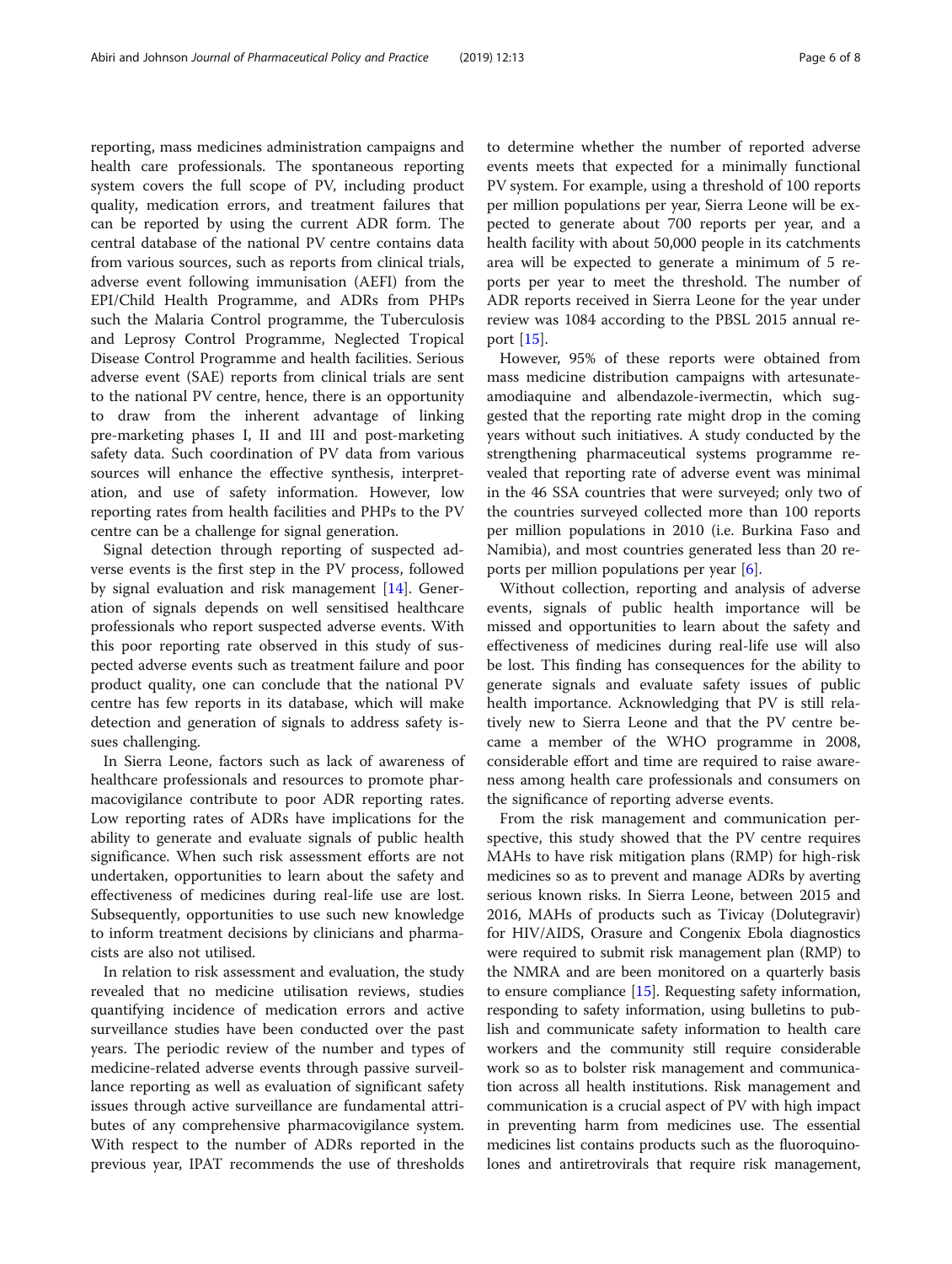<span id="page-6-0"></span>but no strategies are in place to ensure safe use of these products in health facilities and PHPs. These facilities do not have guidelines for managing high-risk medicines. This situation can immensely affect the quality of patient care. The application of medicines utilisation reviews, risk management, and risk communication can enable PV to contribute to the improvement of health outcomes.

This study has some limitations. Firstly, a small number of study participants recruited through convenience sampling was employed for this study. Other key PV stakeholders such as health professional bodies such as the Sierra Leone Medical and Dental Council, Nurses Board. and private sectors were not included. This could affect the generalisability of the results. Secondly, the study relied on respondents' assertions unless in cases where documentations were available as a source of verification. Nevertheless, the findings of the study have potential for providing platform for future research agenda on PV implementation in Sierra Leone and similar settings.

# Conclusion

The study demonstrates that PBSL which hosts the national PV centre, had the basic PV structures and processes in place and showed potential to providing leadership in implementation of PV in Sierra Leone. However, the study uncovered some gaps, mainly related to the lack of pharmacovigilance-specific legislation. The Pharmacy Board of Sierra Leone lacks the regulatory framework mandated by law and capacity for enforcement in order to ensure that industries assume responsibilities and liabilities for their products in the market and take appropriate actions when necessary.

Health facilities and PHPs have PV systems and structures that are currently weak and the ability to generate signals, evaluate them and use the information for risk management and communication is limited. Incorporation of both active and passive approaches with careful strategic planning can improve the impact of PV and consequently, improve patient safety. A great challenge and opportunity exist to improve the systems and capacities required to assure patient safety and to improve health outcomes in Sierra Leone.

Therefore, PV legislation should be in place to adequately address medicines safety monitoring nationwide and this should be backed with sufficient and dedicated budget. Active surveillance activities such as registries, sentinel sites and cohort event monitoring should be incorporated into the national PV system through close collaborations with research institutions, universities and PHPs so as to increase ADR reporting and aid signal detection. The National PV Centre of PBSL should collaborate with health professional regulatory bodies such as the Sierra Leone Medical and Dental Council, the

Pharmaceutical Society of Sierra Leone, the Nurses Board and the universities teaching health-related discipline to ensure locally relevant PV topics are included in pre- and in-service training programmes.

# Additional file

[Additional file 1:](https://doi.org/10.1186/s40545-019-0173-2) Table S1. Result for the Pharmacy Board of Sierra Leone. Table S2. Result for health facilities. Table S3. Result for the public health programmes. (DOCX 40 kb)

#### Abbreviations

ADR: Adverse Drug Reaction; IPAT: Indicator-based Pharmacovigilance Tool; MAHs: Marketing Authorisation Holders; NMRA: National Medicine Regulatory Authority; PBSL: Pharmacy Board of Sierra Leone; PHPs: Public Health Programmes, PVPharmacovigilance; QPPV: Qualified Person for Pharmacovigilance; WHO: World Health Organisation

#### Acknowledgements

The authors wish to acknowledge, staff of the pharmacovigilance department of the Pharmacy Board of Sierra Leone, the managers and pharmacists of the following programmes; national malaria control, the national leprosy and tuberculosis control, HIV/AIDS control, expanded programme on immunisation, neglected tropical diseases and reproductive and child health and also the medical superintendents and hospital pharmacists of Connaught hospital, Ola During children hospital, Princess Christian maternity hospital, Bo government hospital, Kenema government hospital and Makeni government hospital for the information provided for this study. The authors also thank the Management Sciences for Health for giving us permission to use their indicator-based pharmacovigilance assessment tool.

#### Funding

This study was self-funded as part of a fellowship examination of the West African Postgraduate College of Pharmacists (WAPCP).

#### Availability of data and materials

The dataset used and analysed during the study are available from the corresponding author on request.

#### Authors' contributions

OTA and WCNJ contributed to the conceptualisation and the study design. Collection and analysis of data was done by OTA. OTA drafted the manuscript and all authors reviewed and agreed on the final manuscript for submission. WCNJ was the supervisor and OTA was the fellowship candidate. All authors read and approved the final manuscript.

#### Ethics approval and consent to participate

Authorisation to conduct the study was solicited from the relevant institutions where the study was done that is the Pharmacy Board of Sierra Leone, PHPs and health facilities. The participants gave their consent to take part in the study before they were interviewed. Data was processed anonymously to ensure confidentiality.

#### Consent for publication

The authors have all agreed to the publication in this journal.

# Competing interests

The authors declare that they have no competing interests.

#### Publisher's Note

Springer Nature remains neutral with regard to jurisdictional claims in published maps and institutional affiliations.

#### Author details

<sup>1</sup>Department of Pharmacology, Faculty of Basic Medical Sciences, College of Medicine and Allied Health Sciences, University of Sierra Leone, Freetown, Sierra Leone. <sup>2</sup>Department of Clinical Pharmacy and Therapeutics, Faculty of Pharmaceutical Sciences, College of Medicine and Allied Health Sciences,